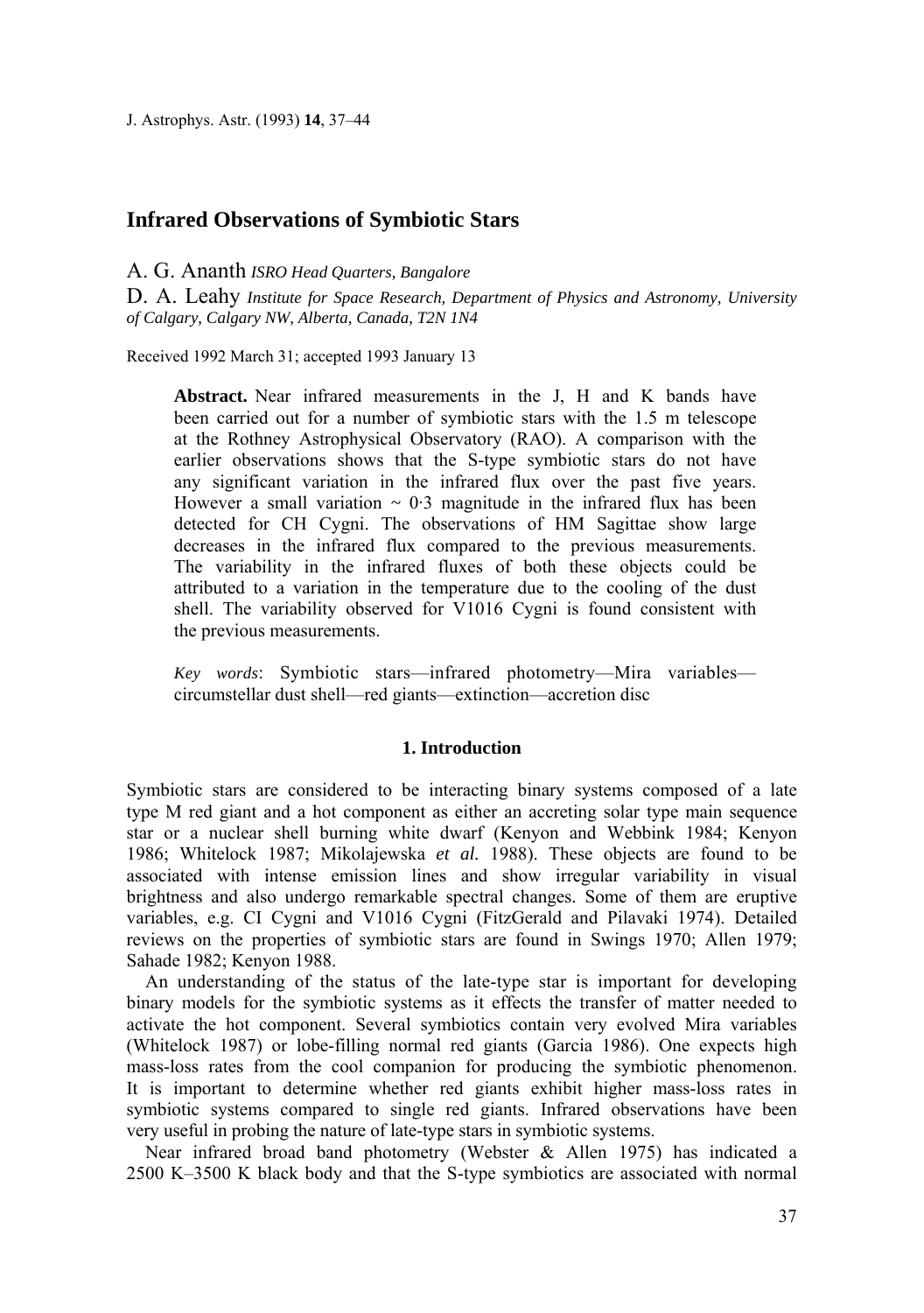Μ star (Frogel *et al.* 1979). The 2.3 *µ*m CO emission indicates that the cool component for some systems is an evolved red giant or supergiant (Allen 1982; Kenyon & Gallagher 1983). The D–(dusty) type symbiotic stars have infrared spectra with color temperatures of 1000 Κ resembling obscured Μ stars (Merrill & Stein 1976). Many of the D-type systems also display periodic variability similar to that of a Mira variable (Allen 1982). The mass transfer in the S-type symbiotics is presumably through the inner Lagrangian point and for the D-type symbiotics the companion accretes the matter from the general stellar wind (Feast *et al.* 1977). The presence of non-Roche lobe filling giants in some symbiotic systems cannot be explained from the existing theories and may provide an important input for understanding the mass transfer in the binary system (Kenyon & Gallagher 1983; Kenyon 1988).

Near infrared observations of symbiotic stars indicate that the late type components in this system range from normal red giants to bright asymptotic giants. The infrared excess requires their cool components to lose more mass than single red giants (Kenyon 1988). Whitelock (1987) showed that symbiotic Miras exhibit an infrared excess which could be attributed to thermal emission from dust and represent a combination of 2500 Κ Mira with an 800 Κ dust shell. These objects also show long period infrared variability of 1.5 to 2.0 magnitudes at J band (Whitelock *et al.* 1983; Ipatov *et al.* 1985; Kenyon 1988). Further the (J–K) and (K–L) color diagrams showed that these objects are mostly located along the locus representing the combination of star and dust shell (Whitelock 1987).

IRAS observations showed that in S-type symbiotics the infrared distribution is similar to that of normal Μ giants and that free-free emission may also contribute to the infrared emission at 12 *µ*m and 25 *µ*m. The D-type symbiotics show infrared distributions similar to Mira variables and the hot components in these binaries appear to lie outside the dust shell surrounding the Mira companion (Kenyon *et al.*  1986). The D-type symbiotics show the presence of silicate features (Roche *et al.* 1983) which do not occur for the S-type symbiotics. It is possible that the infrared excess may also be contributed by the hot component. Thus any model which includes the UV radiation emitted by the hot component should also consider the amount of radiation absorbed or re-emitted at infrared wavelengths by dust grains.

We have carried out infrared photometric measurements in J, Η and Κ bands for symbiotic stars in order to investigate their long term variability. The results are presented and discussed in this paper.

## **2. Observations and discussions**

The observations for ten symbiotic stars were carried out from the 1.5 m telescope at the Rothney Astrophysical Observatory (RAO) Priddis, Alberta during the period August to December 1991. The star brightness was measured by using a liquid nitrogen cooled InSb photometer with a 30*"* aperture and standard broad-band JHK filters. Observations were made using the standard techniques of vibrating the secondary of the telescope between the sky and star  $+$  sky at a chopping frequency 10 Hz. The star signal is derived by nodding the telescope between two different portions of the sky separated by  $\sim 60''$  in order to reduce the sky background noise and for determining the fluxes accurately. Standard stars such as Alpha Lyrae and Alpha Cygni were used for atmospheric extinction corrections during each night.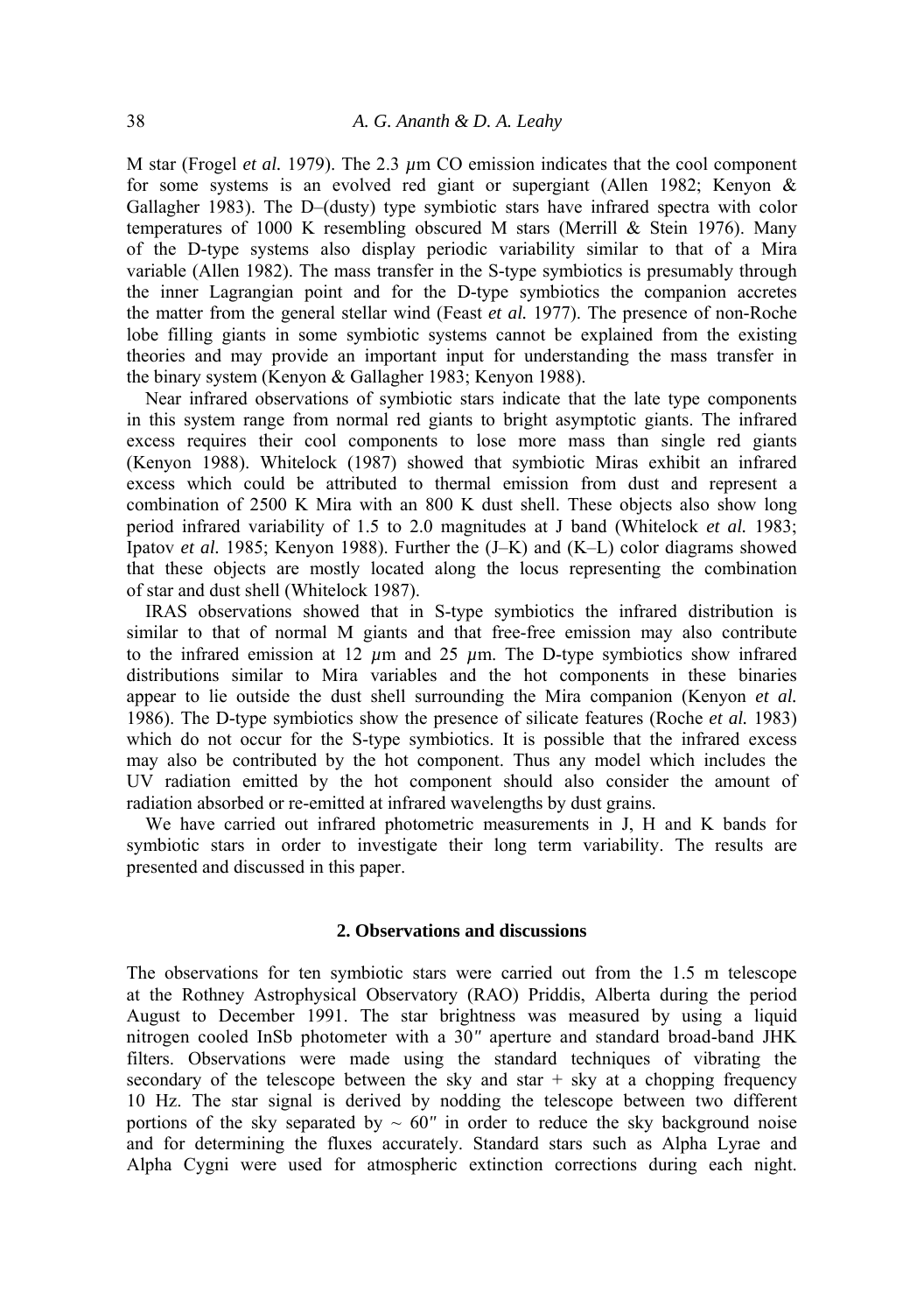Our observations included eight S-type symbiotics and two D-type symbiotics which are considered to be variable symbiotics. After correcting for atmospheric extinction, the magnitudes in the Kitt Peak standard system (Koorneef 1983) were determined using the standard software programs and methods described by Dougherty *et al*. (1991).

The near infrared magnitudes and the errors derived for S-type symbiotic stars are shown in Table 1 and similarly for variable symbiotic stars in Table 2. The magnitudes derived by Kenyon (1988) from the earlier observations and the (J–K) and (H–K) colors are also given in the same table. Figure 1 plots the (J–K) and (H–K) color–color diagram for the S-type symbiotic stars. It is evident from the figure that the near

| Name         | Obs              | J(1.25 m)  | H(1.65 m)  | K(2.2 m)      | $J-K$ | $H-K$ |
|--------------|------------------|------------|------------|---------------|-------|-------|
| 1. BF CYG    | 7 <sup>(a)</sup> | 7.48       | 6.54       | 6.23(0.04)    | 1.25  | 0.31  |
|              | $3*$             | 7.35(0.29) | 6.43(0.05) | 6.11(0.02)    | 1.24  | 0.32  |
| 2. CI CYG    | $8^{(a)}$        | 5.76       | 4.79       | 4.48(0.02)    | 1.28  | 0.31  |
|              | $3*$             | 5.60(0.23) | 4.74(0.17) | 4.41(0.12)    | 1.19  | 0.33  |
| 3. CH CYG    | $5^{(a)}$        | 0.76       | $-0.23$    | $-0.68(0.02)$ | 1.44  | 0.45  |
|              | $3*$             | 1.14(0.09) | 0.11(0.09) | $-0.43(0.13)$ | 1.57  | 0.54  |
| 4. VI329 CYG | $6^{\circ}$      | 8.25       | 7.27       | 6.87(0.04)    | 1.38  | 0.40  |
|              | $2*$             | 8.29(0.19) | 7.28(0.13) | 6.86(0.15)    | 1.43  | 0.42  |
| 5. AG PEG    | 6 <sup>(a)</sup> | 5.06       | 4.17       | 3.93(0.03)    | 1.13  | 0.24  |
|              | $3*$             | 5.04(0.19) | 4.17(0.18) | 3.94(0.14)    | 1.10  | 0.23  |
| 6. AX PER    | 3 <sup>(a)</sup> | 6.67       | 5.73       | 5.45(0.04)    | 1.22  | 0.28  |
|              | $2*$             | 6.69(0.09) | 5.71(0.05) | 5.49(0.07)    | 1.20  | 0.22  |
| 7. Z AND     | $4^{(a)}$        | 6.13       | 5.24       | 4.95(0.03)    | 1.18  | 0.29  |
|              | $2*$             | 6.01(0.01) | 5.15(0.07) | 4.86(0.10)    | 1.15  | 0.29  |
| 8. EG AND    | 3 <sup>(a)</sup> | 3.67       | 2.79       | 2.59(0.02)    | 1.08  | 0.20  |
|              | 4*               | 3.58(0.03) | 2.76(0.09) | 2.68(0.18)    | 0.90  | 0.08  |

**Table 1.** Infrared observations of symbiotic stars.

*@* S. J. Kenyon (1988).

\* Present observations.

| Name             | JD                   | J(1.25 m)  | $H(1.65 \,\mathrm{m})$ | K(2.2 m)   | $J-K$ | $H-K$ |
|------------------|----------------------|------------|------------------------|------------|-------|-------|
| HM SGE           | <sup>(a</sup> 45981) | 7.53       | 5.81                   | 4.25       | 3.28  | 1.56  |
|                  | $^{(a)}$ 46226       | 7.22       | 5.59                   | 4.16       | 3.06  | 1.43  |
|                  | $^{(a)}$ 46541       | 7.53       | 5.78                   | 4.15       | 3.38  | 1.63  |
|                  | $^{(a)}$ 46718       | 7.59       | 5.75                   | 4.11       | 3.48  | 1.64  |
|                  | *48542               | 8.77(0.02) | 6.97(0.02)             | 5.24(0.03) | 3.53  | 1.73  |
| <b>V1016 CYG</b> | $^{(a)}$ 45981       | 7.03       | 5.66                   | 4.33       | 2.70  | 1.33  |
|                  | 46226                | 7.88       | 6.60                   | 5.20       | 2.68  | 1.40  |
|                  | $^{(a)}$ 46541       | 6.63       | 5.41                   | 4.21       | 2.42  | 1.20  |
|                  | $^{(a)}$ 46718       | 7.79       | 6.50                   | 5.16       | 2.63  | 1.34  |
|                  | *48520               | 6.60(0.24) | 5.34(0.05)             | 4.40(0.09) | 2.20  | 0.94  |

**Table 2.** Infrared observations of variable symbiotic stars.

 $^{\textcircled{a}}$  S. J. Kenyon (1988).

\* Present observations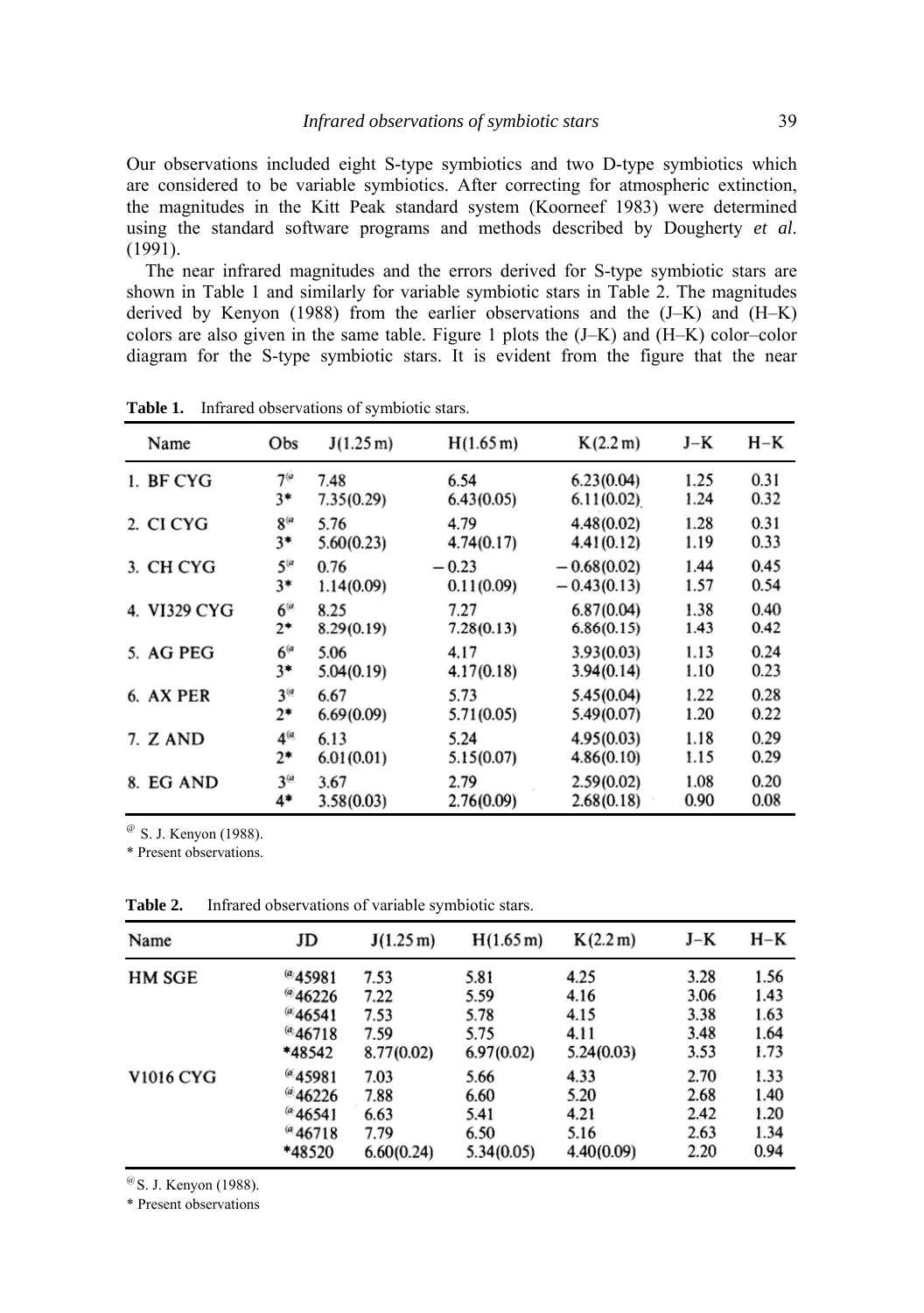

**Figure 1**. The distribution of S-type symbiotic stars in the (J–K) and (H–K) color–color diagram. The measurements of Kenyon (1988) are indicated by dots  $(\bullet)$  and our measurements are shown by triangles  $(\triangle)$ . Note the shifting of the position of CH Cygni.



Figure 2. The near infrared energy distribution for CH Cygni. Our measurements are shown by triangles ( $\blacktriangle$ ), and the measurements of Kenyon (1988) are shown by dots ( $\blacktriangleright$ ).

infrared fluxes and (J–K) and (H–K) colors for the S-type symbiotic stars (except CH Cygni) do not show any significant departures from the previous measurements. The near infrared spectrum of CH Cygni plotted in Fig. 2 indicates a small decrease in the flux of  $\sim 0.3$  magnitudes in all three bands.

CH Cygni has moved upward right in the color–color diagram, consistent with the reddening law within the errors of observation. Thus the reduction in the infrared emission may be attributed, to a change in temperature or a change in extinction of the dust shell surrounding the stellar object.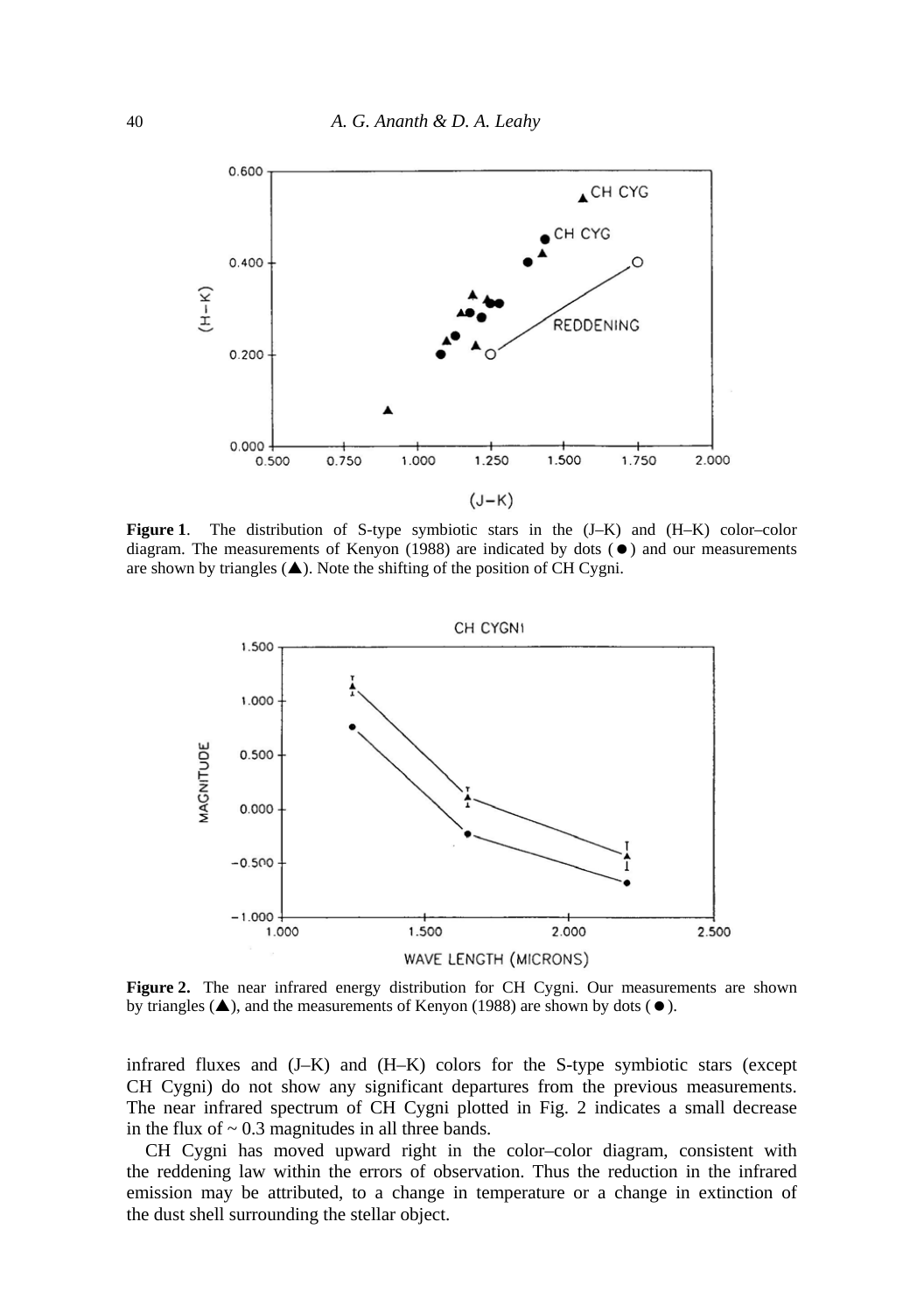CH Cygni has been extensively studied in the past and shows variability in the visual region on time scales of minutes to years (Slovak & Africano 1978). The model for CH Cygni is composed of an Μ giant and a white dwarf which interacts with the stellar wind of the Μ giant. Yamashita & Maehara (1979) suggested a 15.75 year orbital period for the object, whereas Hack  $&$  Selvelli (1982) argued that the binary hypothesis is not applicable. Optical and near infrared photometry of CH Cygni (Milone *et al.* 1986), showed at least two sources of variation: an M giant and a much cooler source probably a dust shell. The IRAS infrared observations show the presence of a circumstellar shell. From the X-ray observations of CH Cygni, Leahy & Taylor (1987) find short term variability of several minutes observed consistent with the emission from a boundary layer between an accretion disc and a white dwarf. Our observations of variability in the near infrared flux supports the dust shell model. However more observations are required to determine whether the variability is due to changes in the temperature or the extinction of the dust shell.

The near infrared fluxes measured for the two variable symbiotics ΗΜ Sagittae and V1016 Cygni are given in Table 2 with the previous measurements (Kenyon 1988) and shown in Figs. 3 and 4. HM Sagittae exhibits a large change of  $\sim$  1 magnitude compared to the observations reported earlier by Kenyon (1988). Further we find that during 1985–1991 (JD. 2446226–2448542) there is a systematic increase in both (J–K) and (H–K) color excess.

Ipatov *et al.* (1985) showed that HM Sagittae continues to undergo changes in the infrared fluxes from 1978–1983 as detected earlier by Taranova & Yudin (1983) and no appreciable changes in the infrared energy spectrum was seen. From observations during 1983–1985, Kenyon (1988) concluded that the infrared spectrum of HM Sagittae is similar to the Mira variables. The near infrared variation in these objects is caused by large amounts of circumstellar absorption rather than dust emission (Whitelock 1987, 1988; Kenyon 1988). The major difference between S and D-type symbiotics is that D-type are associated with very evolved Mira variables and S-type



**Figure 3.** The near infrared energy distribution for HM Sagittae on different Julian dates given in Table 2. Our measurements are shown by triangles  $(A)$  and the measurements of Kenyon (1988) are indicated by dots  $($   $\bullet$   $)$ .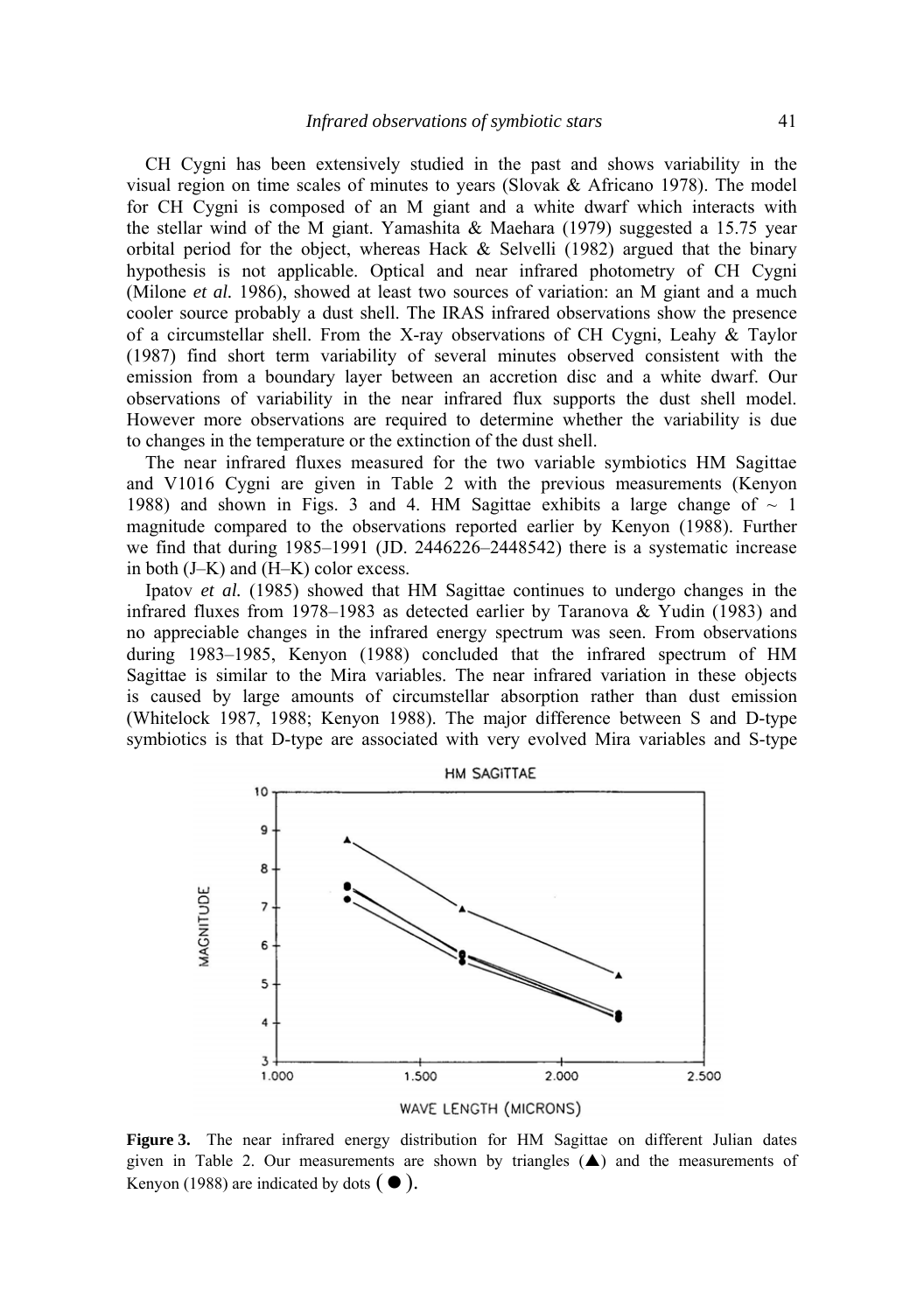

**Figure 4**. The near infrared energy distribution for V1016 Cygni on different Julian dates given in Table 2. Our measurements are shown by triangles  $(\triangle)$  and the measurements of Kenyon (1988) are indicated by dots  $( \bullet )$ .

with Μ giant stars. Recent observations of HM Sagittae (Ipatov *et al.* 1985 and Lorenzetti *et al.* 1985) have established a variability of amplitude  $\sim 1$  mag. at K band over a period of 500 days and suggest that it is highly reddened. The extinction needed to produce a Mira-like distribution from HM Sagittae is E (B–V)  $\sim$  5, assuming the Savage  $&$  Mathis (1979) reddening law.

From a study of the spectra of symbiotic nova, Bryan & Κ wok (1991) suggested a model for HM Sagittae of a detached circumstellar envelope with an inner radius of  $1.5 \times 10^{14}$ cm. The mid and far infrared spectrum is dominated by circumstellar dust emission and the near infrared continuum is primarily due to the reddened photosphere of the cool star. Thronson & Harvey (1981) derive Av  $\sim$  12 from the Brackett line ratios. Anandarao *et al.* (1988) using a two shell model for HM Sagittae, find that the temperature of the dust shell decreases with the time since outburst. From our observations we suggest that the circumstellar dust shell of the symbiotic source indicates further cooling over a period of 6 years and such a conclusion is consistent with the model proposed by Anandarao *et al.* (1988). However more observations in the L and Μ infrared bands are needed to estimate the changes in the temperature of the dust shell.

For V1016 Cygni the spectral changes in the J, Η and Κ bands are plotted in Fig. 4. Our infrared measurements compare well with themagnitudes reported for the maximum brightness phase of the source by Kenyon (1988). No significant changes in the shape of the infrared spectrum are seen observed for the past five years. Ipatov *et al.* (1985) attributed the excess infrared emission to the formation of an additional thick dust envelope around the cool component of the binary system. The infrared spectral distribution of V1016 Cygni essentially represents a cool star with a blackbody temperature  $T \sim 2800$  K and a dust envelope at a temperature  $T \sim 900$  K–1000 K. Kenyon (1988) suggested that the infrared measurements fit very well that of a heavily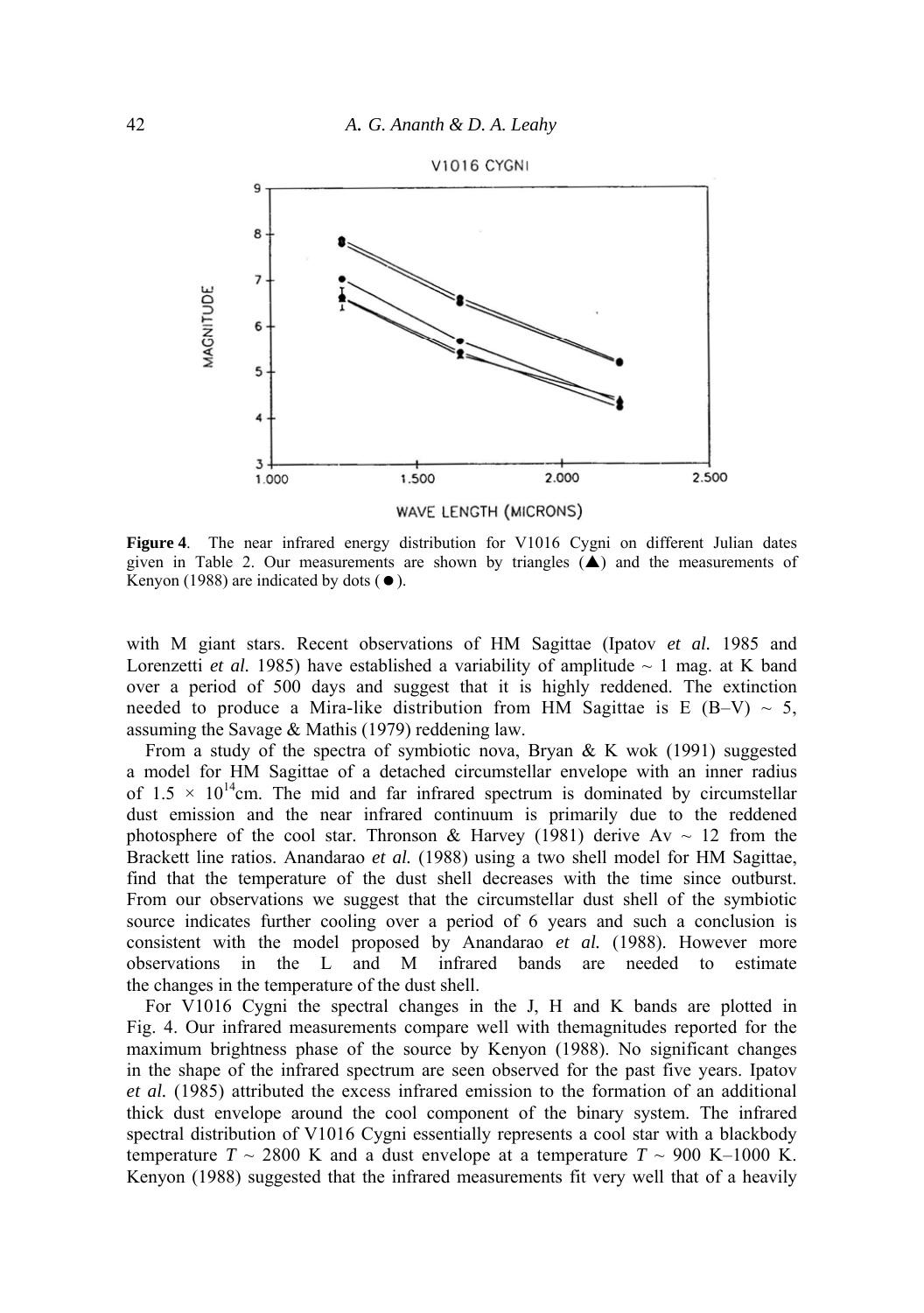reddened Mira variable, and the near infrared variation is produced by the circumstellar absorption (Whitelock 1988; Kenyon 1988, similar to that of HM Sagittae.

### **3. Conclusions**

From the infrared observations of the symbiotic stars presented in the paper we arrive at the following conclusions:

- Most of the S-type symbiotic stars do not show significant variations in the near infrared spectrum over the past several years.
- CH Cygni shows a small reduction in the infrared flux attributable to the changes in the temperature of the dust shell.
- The large reduction in the infrared flux observed for the variable D-type symbiotic star HM Sagittae could have been caused by a significant cooling of the dust shell surrounding the Mira variable.

### **Acknowledgement**

The authors are thankful to Fred Babott for the support in making infrared observations with IRT at RAO and Sean Dougherty for providing the software for reducing the observations. The research was supported by NSERC grants awarded to D. A. Leahy and D. Venkatesan.

#### **References**

- Allen, D.Α.1979, *1AU Colloquium*, **46**, 167.
- Allen, D. Α. 1982, *Mon. Not. R. astr. Soc.*, **204**, 113.
- Anandarao, B.G.,Taylor, A. R.,Pottasch, S. R.1988, *Astr. Astrophys*., **203**,361.
- Belyakina,T.S.1979,*Izv. Krym. astrofiz.Obs*.,**59**,133.
- Bryan, G.L., Kwok,S.1991, *Astrophys. J*., **368**, 258.
- Dougherty,S.M., Taylor, A.R.,Clark, T. A.1991, *Astr. J*., **102**, 1753.
- FitzGerald,M.P., Pilavaki, K.1974, *Astrophys. J. Suppl*, **28**, 147.
- Frogel, J. Α., Persson, S. E., Cohen, J. G. 1979, *Astrophys*., *J*., **227**, 499.
- Feast, Μ. W., Robertson, B. S. G., Catchpole, R. M. 1977, *Mon. Not. R. astr. Soc*, **179**, 499.
- Garcia,M.R.1986, *Astr*. *J*., **92**,1400.
- Hack, M.,Selvelli, P.1982, *IAU Colloquium*,**70**, 131.
- Ipatov, A.P.,Taranova, Ο.G.,Yudin, B.F. 1985, *Astr. Astrophys.,* **142**, 85.
- Kenyon, S. J.,Gallagher, J.S.,1983, *Astr. J*., **88,** 666.
- Kenyon, S. J.,Webbink, R.F.1984, *Astr. J.,* **279**, 252.
- Kenyon, S. J. 1986, *The symbiotic stars* (Cambridge University, Cambridge).
- Kenyon, S. J.1988, *Astr. J*., **96**, 337.
- Kenyon, S. J., FernandezCastro, T., Stencel, R. E. 1986, *Astr. J.,* **88**, 666.
- Koorneef,J.1983,*Astr. Astrophys*., **51**,489.
- Leahy, D.Α.,Taylor, A. R.1987, *Astr. Astrophys*., **176**, 262.
- Lorenzetti, D. F., Saraceno, Strafella, F. 1985, *Astrophys. J*., **298**, 350.
- Mikolajewska, J. M., Friedjung, M., Kenyon, S. J., Viotti, R. 1988, The Symbiotic Phenomena, *IAU Colloquium*, **103**.
- Merrill, Κ.Μ., Stein,W.Α.1976, *Publ. astr*. *Soc. Pacific*, **88**, 245.
- Milone, E. F.,Leahy,D. Α., Fry,D. J. I.1986, *Publ. astr. Soc. Pacific,* **98**, 1179.
- Roche, P. F., Allen, D. Α., Aitken, D. A. 1983, *Mon. Not. R. astr*. *Soc*., **204**, 1009.